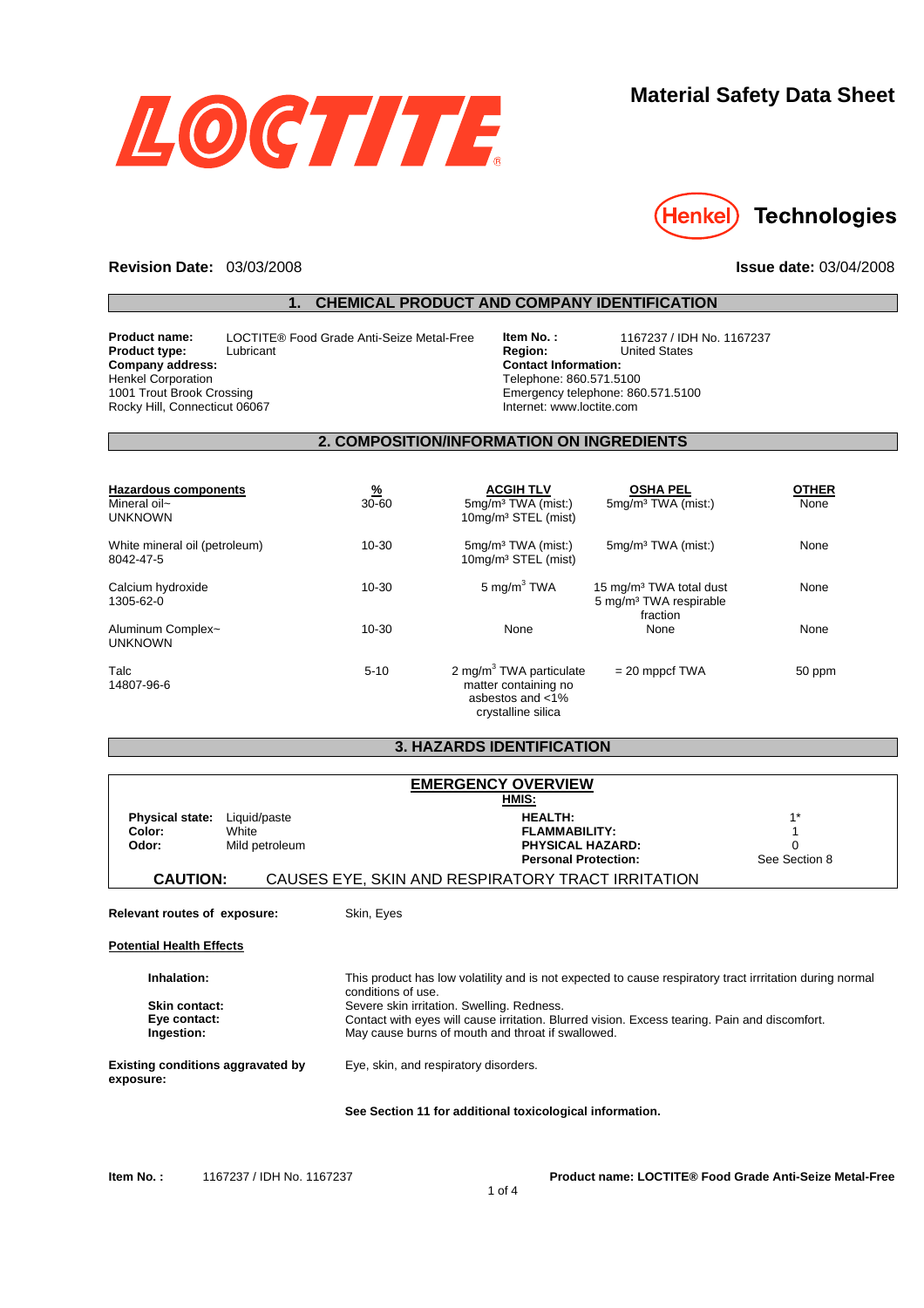## **4. FIRST AID MEASURES**

| Inhalation:          | Remove to fresh air. If discomfort persists seek medical attention.                                        |
|----------------------|------------------------------------------------------------------------------------------------------------|
| <b>Skin contact:</b> | Wash with soap and water. Get medical attention if symptoms develop and persist.                           |
| Eye contact:         | Immediately flush eyes with plenty of water for at least 15 minutes. Get medical attention.                |
| Ingestion:           | Do not induce vomiting. Aspiration may cause pulmonary edema and pneumonitis. Obtain medical<br>attention. |

# **5. FIRE-FIGHTING MEASURES**

| Flash point:                          | 154°C (310°F)<br>Cleveland open cup                                                                                                                                                       |  |
|---------------------------------------|-------------------------------------------------------------------------------------------------------------------------------------------------------------------------------------------|--|
| <b>Autoignition temperature:</b>      | Not determined                                                                                                                                                                            |  |
| Flammable/Explosive limits-lower %:   | Not determined                                                                                                                                                                            |  |
| Flammable/Explosive limits-upper %:   | Not determined                                                                                                                                                                            |  |
| <b>Extinguishing media:</b>           | Carbon dioxide (CO2). Dry chemical. Foam. Water spray.                                                                                                                                    |  |
| Special fire fighting procedures:     | None                                                                                                                                                                                      |  |
| Unusual fire or explosion hazards:    | None                                                                                                                                                                                      |  |
| <b>Hazardous combustion products:</b> | Oxides of carbon.                                                                                                                                                                         |  |
|                                       | <b>6. ACCIDENTAL RELEASE MEASURES</b>                                                                                                                                                     |  |
| <b>Environmental precautions:</b>     | No special environmental precautions required.                                                                                                                                            |  |
| Clean-up methods:                     | Scrape up as much material as possible. Clean residue with soap and water. Dispose of in<br>accordance with local and national regulations.                                               |  |
|                                       | 7. HANDLING AND STORAGE                                                                                                                                                                   |  |
| Handling:                             | Keep container closed. Avoid contact with eyes, skin and clothing. Wash thoroughly after handling.                                                                                        |  |
| Storage:                              | Keep in a cool, well ventilated area.                                                                                                                                                     |  |
| Incompatible products:                | Oxidizing agents.                                                                                                                                                                         |  |
|                                       | For information on product shelf life contact Henkel Customer Service at (800) 243-4874.                                                                                                  |  |
|                                       | 8. EXPOSURE CONTROLS / PERSONAL PROTECTION                                                                                                                                                |  |
| <b>Engineering controls:</b>          | Ensure adequate ventilation. Local exhaust ventilation is recommended when general ventilation is not<br>sufficient to control airborne contamination below occupational exposure limits. |  |
| <b>Respiratory protection:</b>        | Use NIOSH approved respirator if there is potential to exceed exposure limit(s). Observe OSHA<br>regulations for respiratory use (29 CFR 1910.134).                                       |  |
| <b>Skin protection:</b>               | Cover as much of the exposed skin area as possible with appropriate clothing.                                                                                                             |  |
| Eye/face protection:                  | Safety glasses with side-shields. Goggles.                                                                                                                                                |  |
|                                       | See Section 2 for exposure limits.                                                                                                                                                        |  |
|                                       | 9. PHYSICAL AND CHEMICAL PROPERTIES                                                                                                                                                       |  |

### **9. PHYSICAL AND CHEMICAL PROPERTIES**

**Physical state: Liquid/paste Color:** White

**Item No. :** 1167237 / IDH No. 1167237 **Product name: LOCTITE® Food Grade Anti-Seize Metal-Free**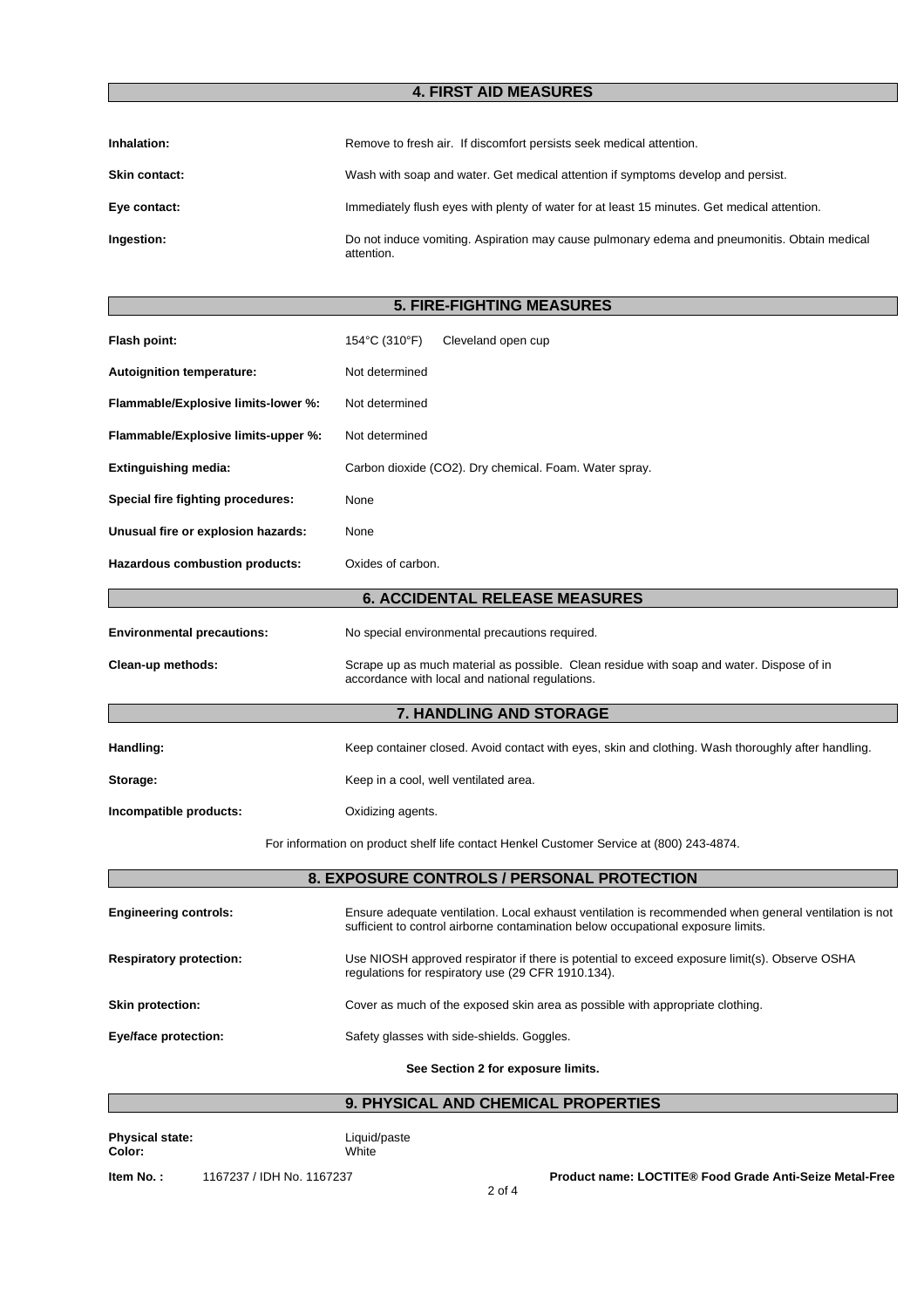| Odor:                                    | Mild petroleum           |
|------------------------------------------|--------------------------|
| Vapor pressure:                          | Not determined           |
| pH:                                      | Not applicable           |
| Boiling point/range:                     | Not available            |
| Melting point/range:                     | Not available            |
| Specific gravity:                        | 1.17999                  |
| Vapor density:                           | Heavier than air         |
| <b>Evaporation rate:</b>                 | Less than butyl acetate. |
| Solubility in water:                     | Insoluble.               |
| Partition coefficient (n-octanol/water): | Not determined           |
| <b>VOC content:</b>                      | <b>Essentially Zero</b>  |

## **10. STABILITY AND REACTIVITY**

| Stability:                        | Stable at normal conditions     |
|-----------------------------------|---------------------------------|
| Hazardous polymerization:         | Will not occur.                 |
| Hazardous decomposition products: | Oxides of carbon. Hydrocarbons. |
| Incompatability:                  | Oxidizing agents.               |
| <b>Conditions to avoid:</b>       | None known.                     |

# **11. TOXICOLOGICAL INFORMATION**

## **Carcinogen Status**

| <b>Hazardous components</b>                | <b>NTP Carcinogen</b> | <b>IARC Carcinogen</b> | <b>OSHA Carcinogen</b> |
|--------------------------------------------|-----------------------|------------------------|------------------------|
| Mineral oil~<br><b>UNKNOWN</b>             | No.                   | No                     | No                     |
| White mineral oil (petroleum)<br>8042-47-5 | No                    | No                     | No                     |
| Calcium hydroxide<br>1305-62-0             | No                    | No                     | No                     |
| Aluminum Complex~<br><b>UNKNOWN</b>        | No                    | No                     | No                     |
| Talc<br>14807-96-6                         | No                    | No                     | No                     |

#### **Literature Referenced Target Organ & Other Health Effects**

| <b>Hazardous components</b>                | <b>Health Effects/Target Organs</b>              |  |
|--------------------------------------------|--------------------------------------------------|--|
| Mineral oil~<br><b>UNKNOWN</b>             | No data                                          |  |
| White mineral oil (petroleum)<br>8042-47-5 | Irritant                                         |  |
| Calcium hydroxide<br>1305-62-0             | Irritant, Corrosive                              |  |
| Aluminum Complex~<br><b>UNKNOWN</b>        | No data                                          |  |
| Talc<br>14807-96-6                         | Some evidence of carcinogenicity, Lung, Irritant |  |

# **12. ECOLOGICAL INFORMATION**

**Ecological information:** Not available